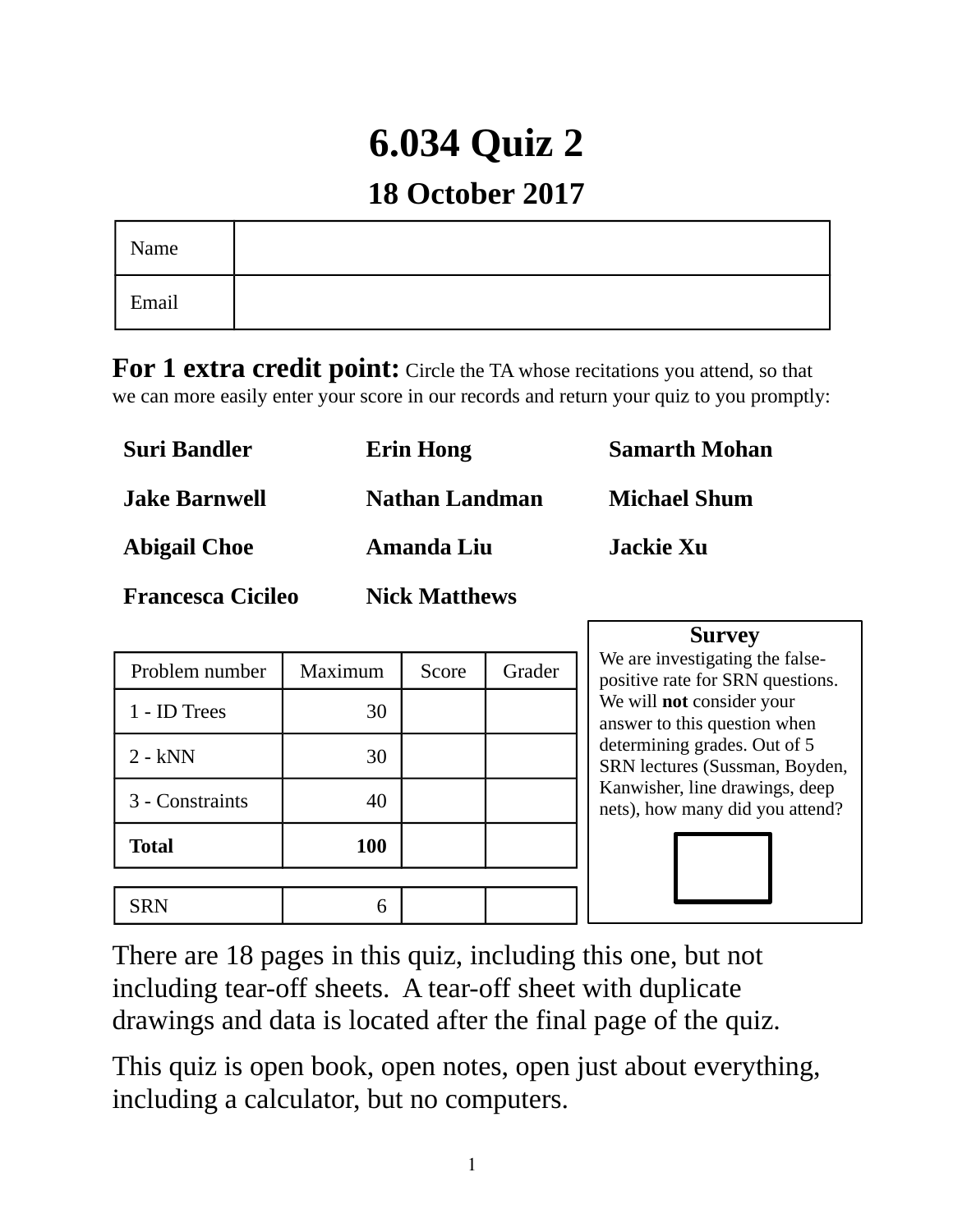## **Problem 1: Identification Trees (30 Points)**

## **Part A: Run, Barry, Run! (25 points)**

Barry Allen, from the TV show *The Flash*, has reset the timeline again, and is having trouble identifying which of two parallel earths people are from: *Earth 1* or *Earth 2*. He has gathered information on seven (7) individuals about their **STATUS**, **POWERS**, **EVIL** nature, and **BACKSTORY**. Having taken 6.034, you offer your assistance by creating an identification tree which Barry can use to identify which earth people are from.

#### **For your convenience, a copy of this data is provided on a tear-off sheet at the end of the quiz.**

| <b>Name</b>         | Earth | <b>Status</b> | <b>Powers</b>  | Evil           | <b>Backstory</b> |
|---------------------|-------|---------------|----------------|----------------|------------------|
| <b>Barry Allen</b>  |       | Alive         | Yes            | N <sub>0</sub> | Tragic           |
| Caitlin Snow        |       | Alive         | Yes            | N <sub>0</sub> | Tragic           |
| Iris West           |       | Alive         | N <sub>0</sub> | N <sub>0</sub> | <b>Neutral</b>   |
| <b>Lord Savitar</b> |       | Dead          | Yes            | Yes            | <b>Tragic</b>    |
| Detective Joe       | 2     | Dead          | N <sub>0</sub> | N <sub>0</sub> | <b>Neutral</b>   |
| <b>Killer Frost</b> | 2     | Dead          | Yes            | Yes            | <b>Neutral</b>   |
| <b>Oliver Queen</b> | 2     | Dead          | N <sub>0</sub> | N <sub>0</sub> | Tragic           |

**A1 (8 points)** Compute the average test disorder of each of the following feature tests. Use the table of logarithms on the next page to express your answer as **sums and products of decimals and fractions only.** Your final answer should contain **no logarithms**. *Space is provided on the next page for you to show your work.*

| <b>Feature Test</b> | Disorder (as sums and products of decimals and fractions) |
|---------------------|-----------------------------------------------------------|
| Evil                |                                                           |
| <b>Powers</b>       |                                                           |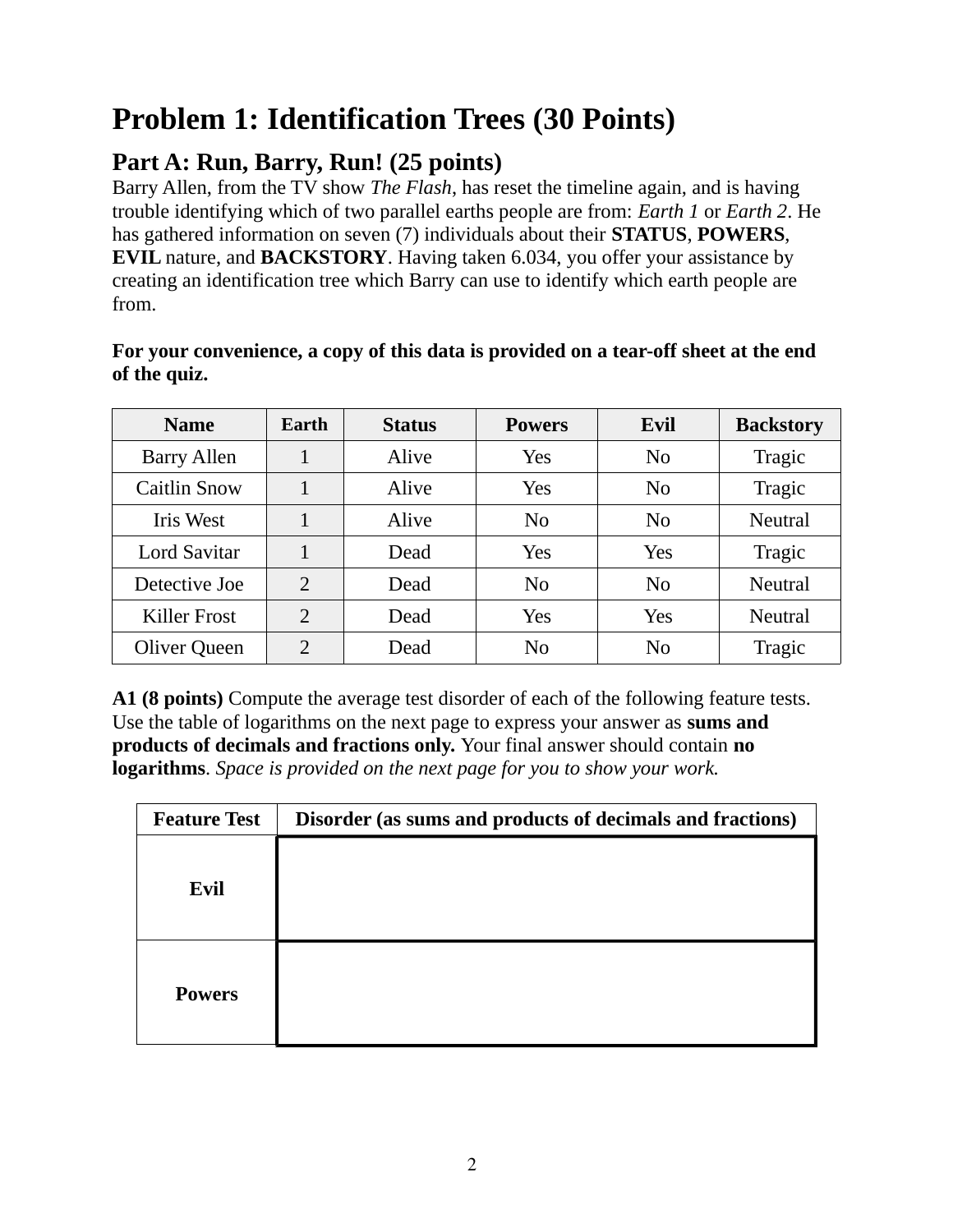*You can earn partial credit for part A1 by showing your work here:* 

$$
-\left[\frac{1}{2}\log_2\frac{1}{2} + \frac{1}{2}\log_2\frac{1}{2}\right] = 1 \qquad -\left[\frac{2}{5}\log_2\frac{2}{5} + \frac{3}{5}\log_2\frac{3}{5}\right] \approx 0.97 \qquad -\left[\frac{1}{3}\log_2\frac{1}{3} + \frac{2}{3}\log_2\frac{2}{3}\right] \approx 0.9
$$

$$
-\left[\frac{1}{4}\log_2\frac{1}{4} + \frac{3}{4}\log_2\frac{3}{4}\right] \approx 0.8 \qquad -\left[\frac{1}{5}\log_2\frac{1}{5} + \frac{4}{5}\log_2\frac{4}{5}\right] \approx 0.72 \qquad -\left[\frac{1}{6}\log_2\frac{1}{6} + \frac{5}{6}\log_2\frac{5}{6}\right] \approx 0.65
$$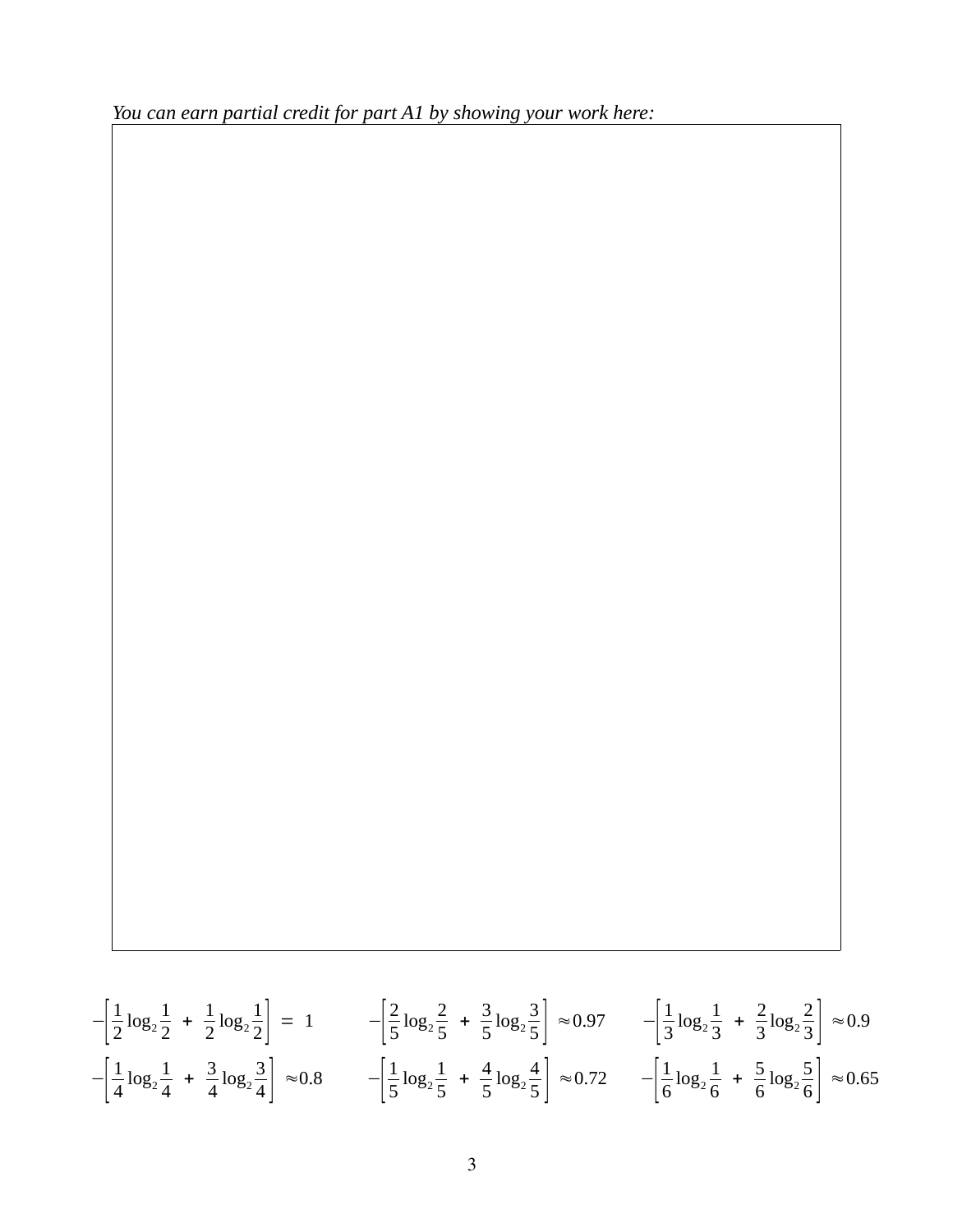**A2 (14 points)** Cisco from STAR labs gets a vibe that you need advice, so he calls and tells you to draw the ID Tree starting with **BACKSTORY** as your first feature test. Before Cisco can give you a horrible nickname, you agree.

**Regardless of your answers in part A1,** follow Cisco's advice and design an ID Tree starting with the **BACKSTORY** feature test. Choosing from the four feature tests in the table above, construct the complete greedy disorder-minimizing ID Tree which classifies people as being from *Earth 1* or *Earth 2*. Break ties alphabetically: **BACKSTORY > EVIL > POWER > STATUS**

*Space is provided on the next page for you to show your work for partial credit.*

**For credit, draw your disorder-minimizing ID Tree in this box:**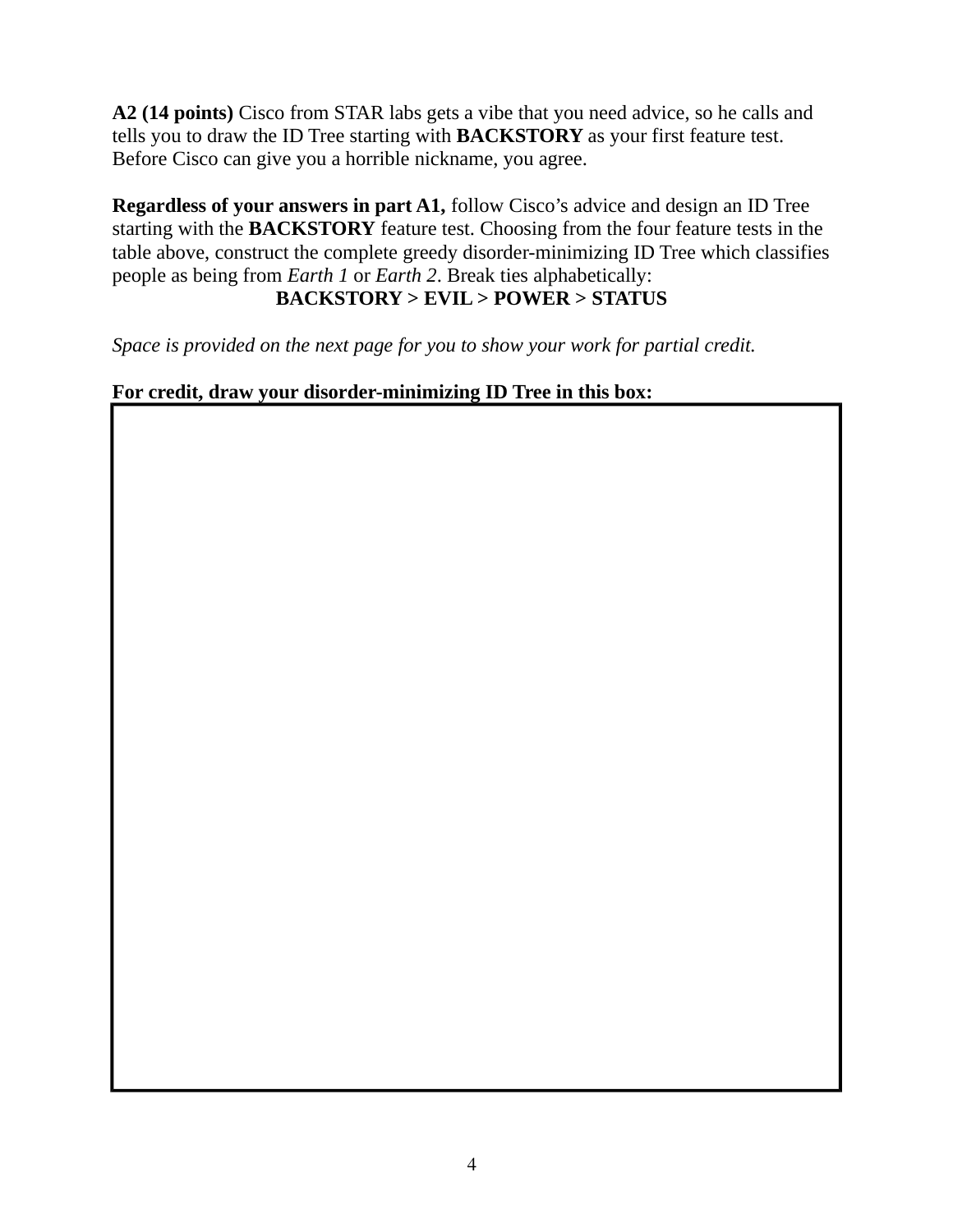*You can earn partial credit for part A2 by showing your work here:*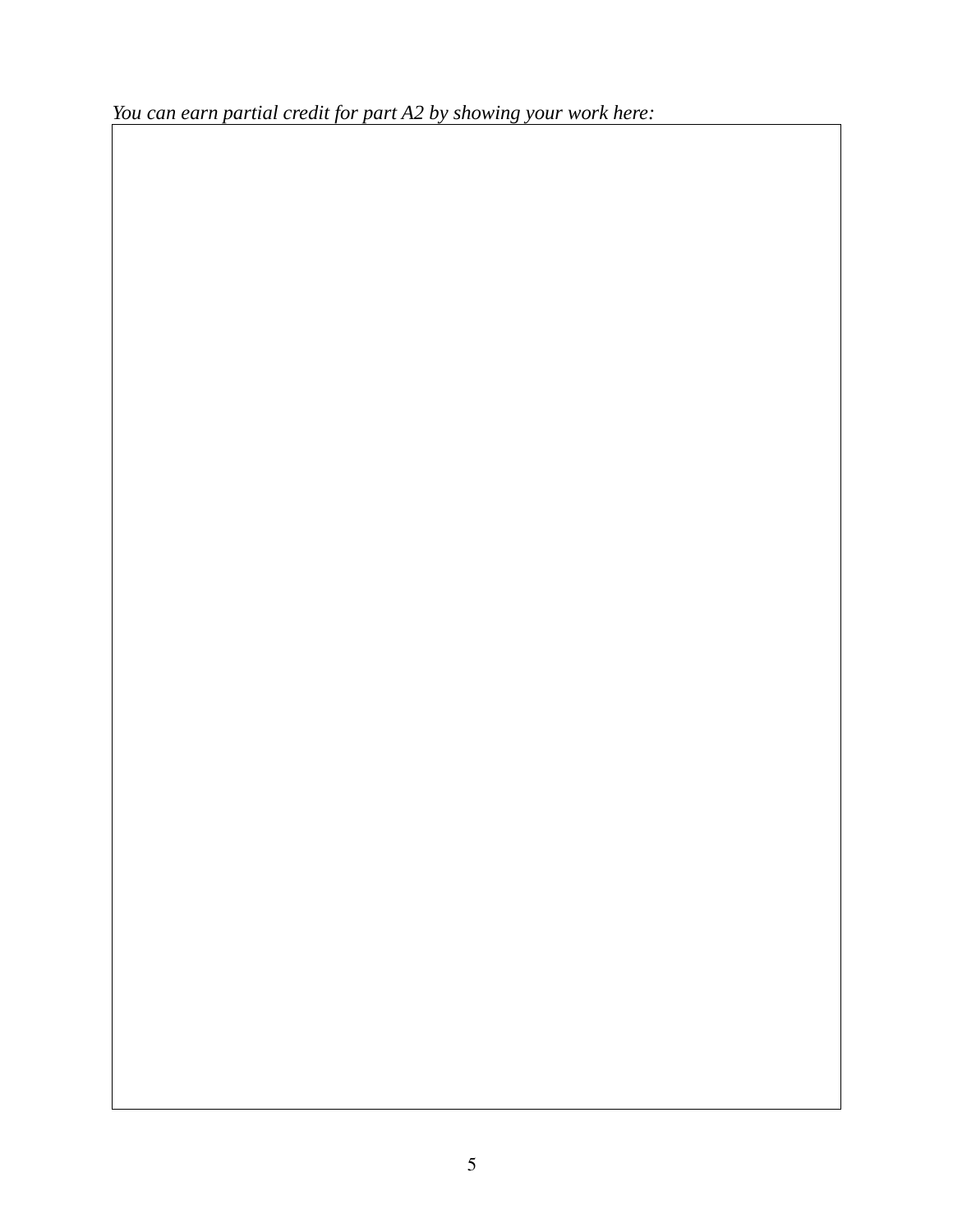**A3 (3 points)** Barry asks you to help classify Harrison Wells as being from *Earth 1* or *Earth 2* using the following **new** data point. Below, circle the **one** best answer indicating how your ID Tree from part A2 above classifies Harrison Wells.

| Name                  | Earth | Status | <b>Powers</b> | Evil | <b>Backstory</b> |
|-----------------------|-------|--------|---------------|------|------------------|
| <b>Harrison Wells</b> |       | Dead   | No            | No   | Tragic           |

| Earth 1 | Earth 2 | <b>CAN'T TELL</b> |
|---------|---------|-------------------|
|         |         |                   |

### **Part B: Time Wraiths (5 points)**

The producers of the show are concerned that having a high disorder for the **STATUS** feature test will cause reviews to fall. They decide to re-classify Iris West's STATUS so as to **make the average test disorder for STATUS as low as possible**. **Using the following simplified table of data**, how should Iris West's STATUS be classified in order to minimize the average test disorder for STATUS?

| <b>Name</b>         | Earth | <b>Status</b> |
|---------------------|-------|---------------|
| <b>Bartholomew</b>  |       | Alive         |
| <b>Iris West</b>    |       |               |
| <b>Lord Savitar</b> |       | Dead          |
| Killer Frost        |       | Dead          |

Below, circle the **one** best answer indicating what Iris West's STATUS should be to minimize the STATUS test disorder. If it doesn't matter if she is **Alive** or **Dead**, circle **DOESN'T MATTER**. If you can't tell without more information, circle **CAN'T TELL**.

**Alive Dead DOESN'T MATTER CAN'T TELL**

*You may show your work below for partial credit:*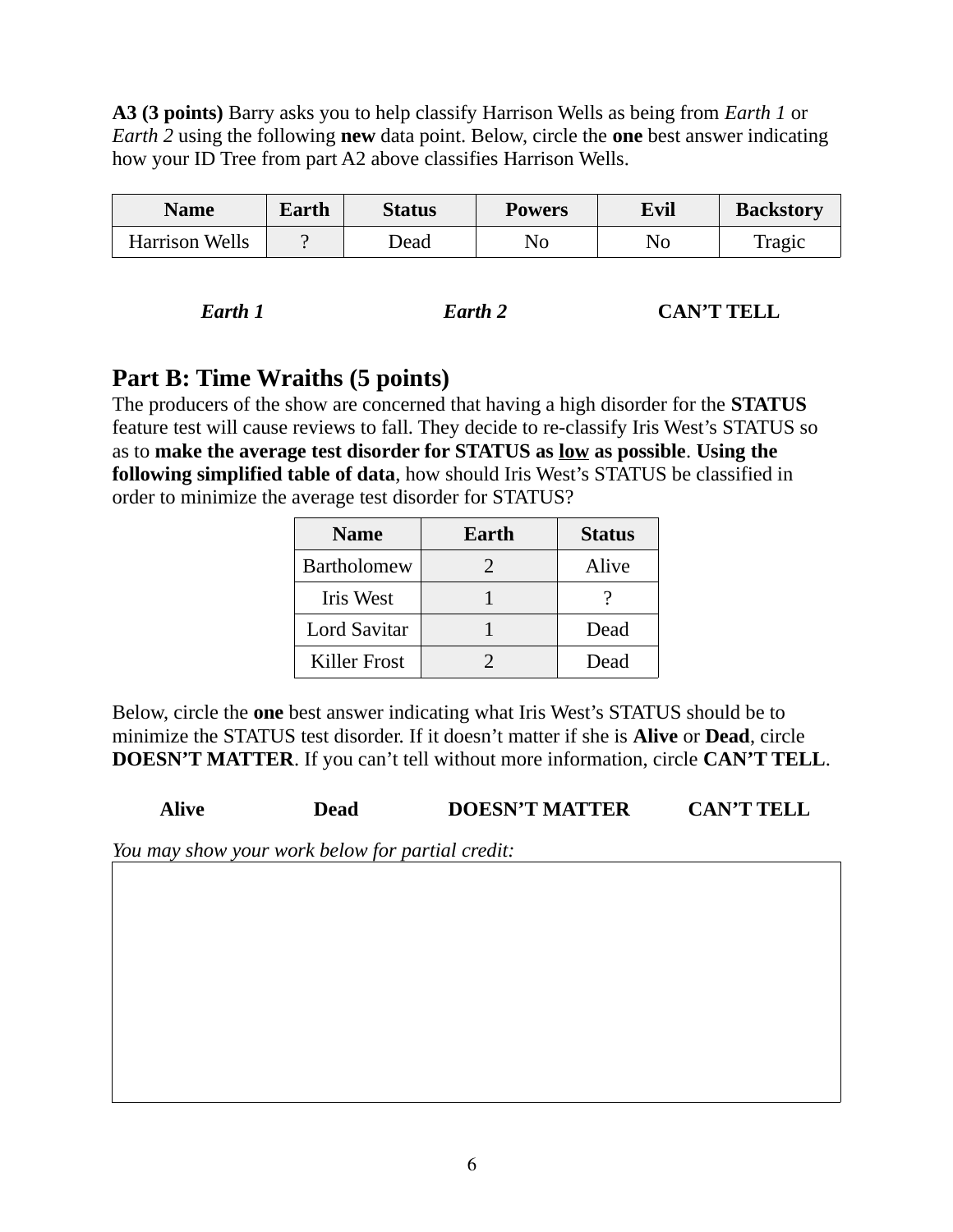## **Problem 2: k-Nearest Neighbors (30 points)**

## **Part A: Unbeetable Stew (24 points)**

Karen, Patrick Winston's wife, is making stew for dinner, and she asks Patrick to pick some vegetables from their backyard garden. She gives him a sketch of where she planted the **CARROTS** and **BEETS**, insisting that he pick **all** of the **CARROTS** and **none** of the **BEETS**. Unfortunately, when Patrick goes to the garden, he finds that there is a mysterious vegetable that Karen didn't label on her sketch!







**A1 (10 points)** Patrick knows he can use 1-Nearest Neighbors (with Euclidean distance) to classify the mystery vegetable as either a CARROT or a BEET. Help him by **drawing the 1-nearest neighbors decision boundary** on the graph below:



*This is a duplicate copy of the graph; if you want this copy to be graded instead, check the box:*

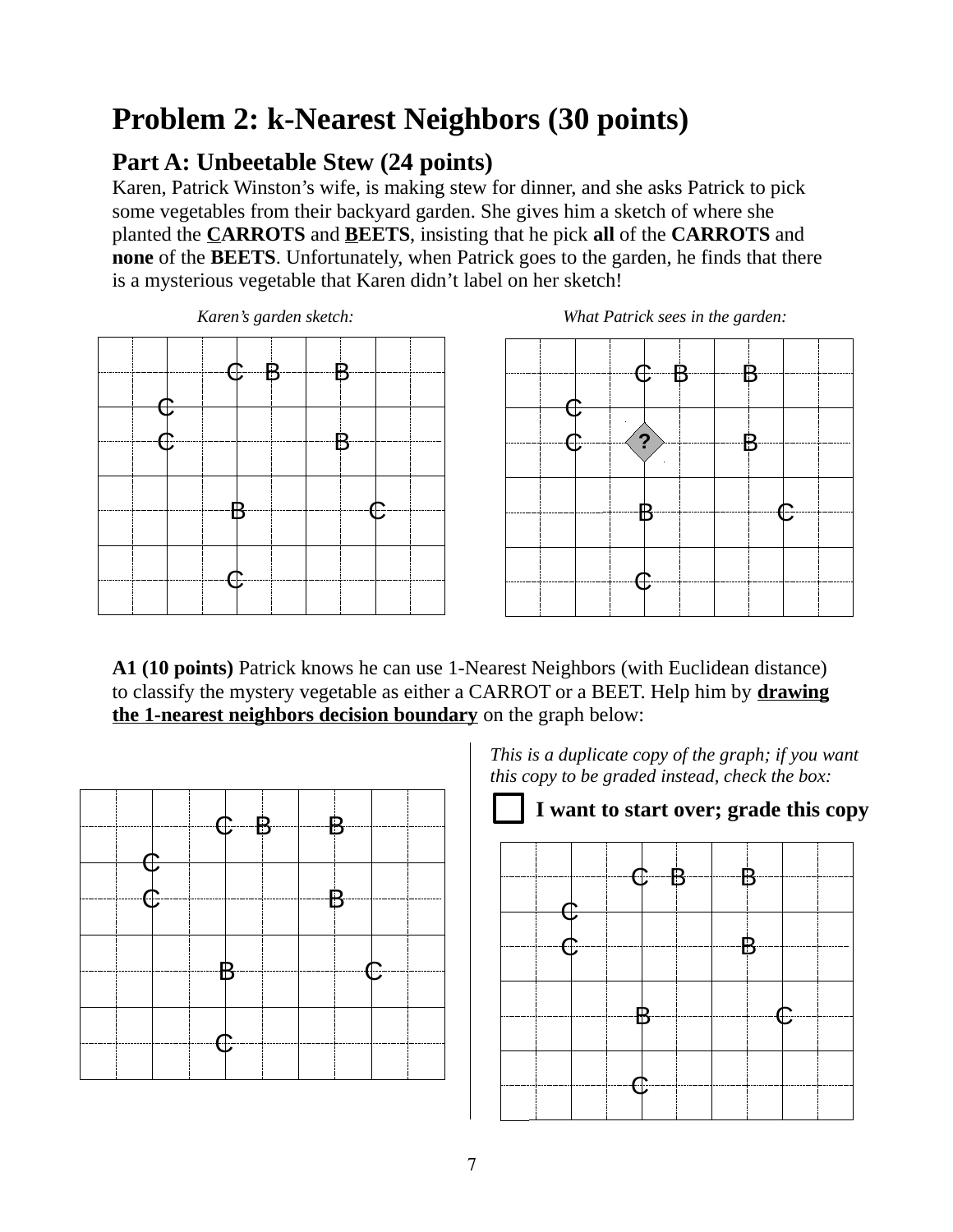**A2 (2 points)** Based on your decision boundary for k = 1 in **Part A1** above, how is the mystery vegetable classified? Circle the **one** best answer.

CARROT BEET CAN'T TELL

**A3 (8 points)** Now Patrick tries different k values with nearest neighbors and Euclidean distance. For each value of k, circle the **one** best classification for the mystery vegetable.

| $k = 5$ | <b>CARROT</b> | <b>REET</b> | CAN'T TELL |
|---------|---------------|-------------|------------|
| $k = 7$ | <b>CARROT</b> | <b>BEET</b> | CAN'T TELL |

**A4 (4 points)** If Patrick instead uses **Manhattan distance with k = 7**, what will be the classification of the mystery vegetable? Circle the **one** best answer.

| CARROT | BEET | <b>CAN'T TELL</b> |
|--------|------|-------------------|
|        |      |                   |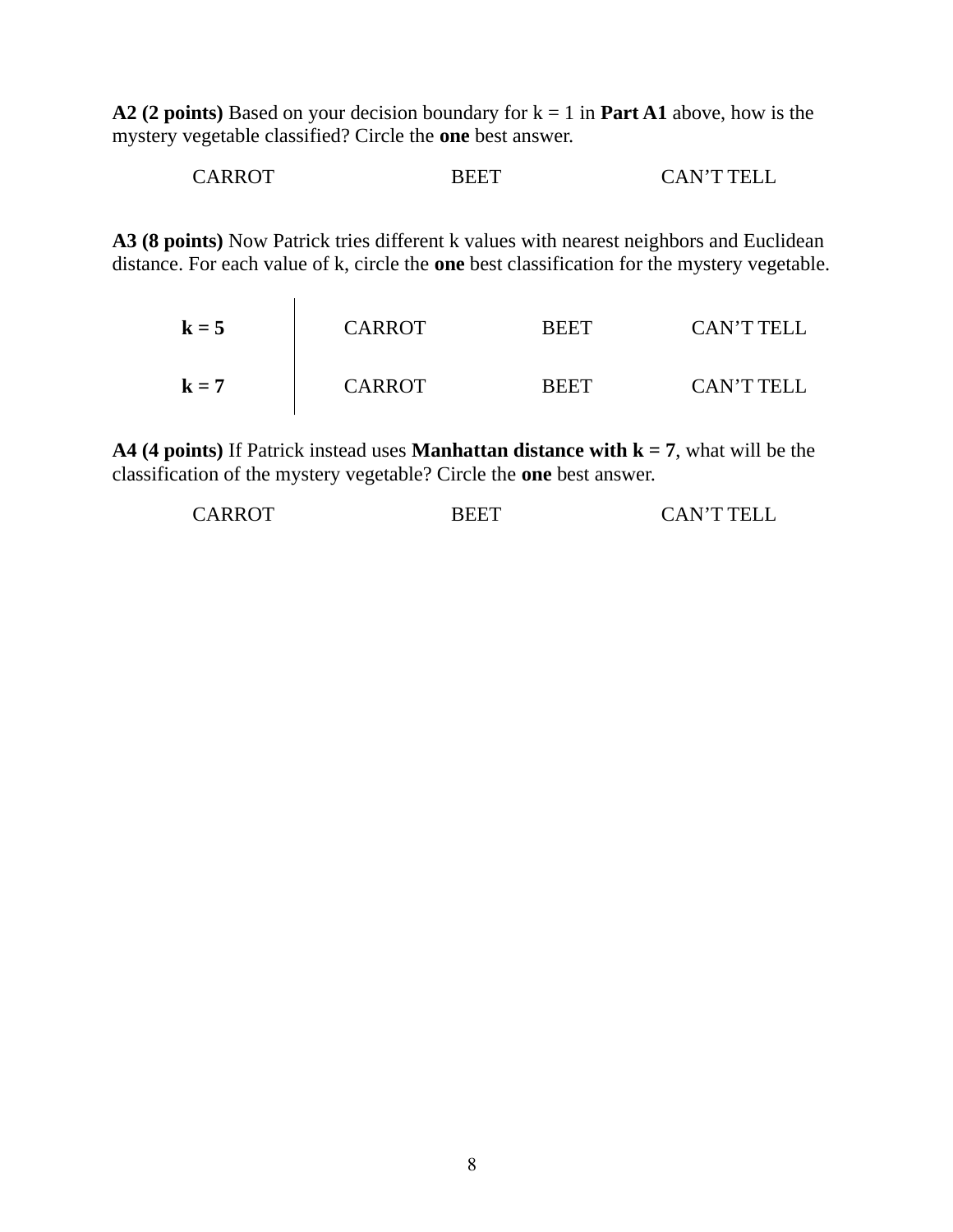### **Part B: Back to our Roots (6 points)**

Patrick saw how much fun you had drawing the decision boundary for carrots and beets —so he decides to do the same for other pairs of plants in the garden!

Which of the following graphs demonstrate accurate 1-Nearest Neighbor decision boundaries with Euclidean distance? Below, circle the letters corresponding to **all** of the graphs that have correct decision boundaries. If none of the boundaries are correct, instead circle **NONE**.

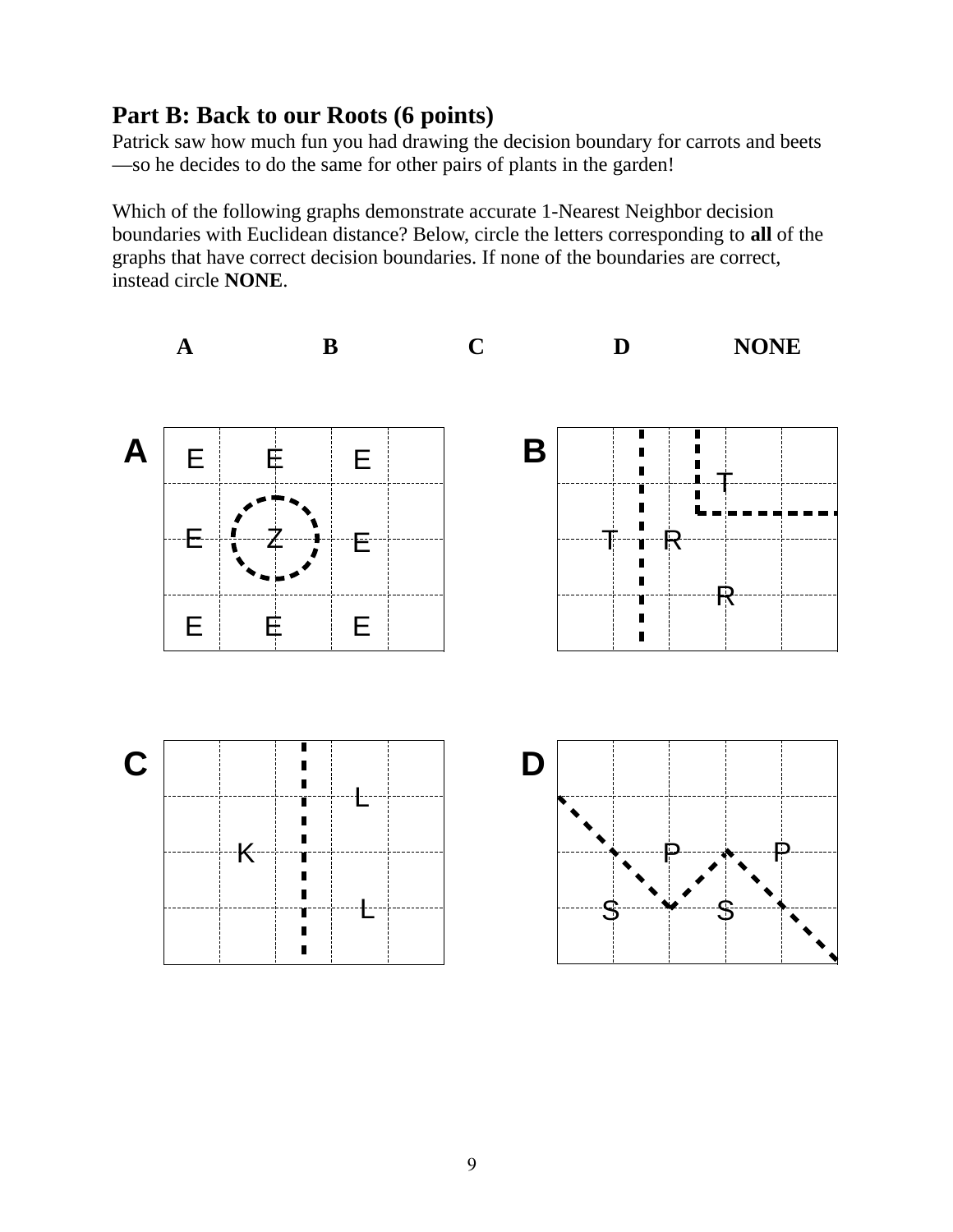## **Problem 3: Candyland Celebration (40 points)**

#### ★ **For credit on both parts A and B of this problem, show your work by both:**

(1) filling out the domain worksheet, and

(2) drawing the search tree.

#### **Domain worksheet instructions (note: these are the same as in recitation):**

- 1. When assigning values to a variable, do so in the order they appear in the domain.
- 2. Every time you **assign a value to a variable** or **propagate constraints through a variable**, fill out a new row in the table. (There may be more rows than you need.)
- 3. In the first column of that row, write **the name of the variable and the value you assigned** (e.g. X=2), or the **name of the variable through which you propagated constraints** (e.g. Y).
- 4. In the second column, list the **values that were just eliminated from neighboring variables' domains** as a result of the assignment or propagation (or "NONE" if no values were eliminated). Do not eliminate values from variables that have already been assigned.
- 5. If your search has to backtrack after assigning or propagating through a variable: First, **finish listing** all values eliminated from neighboring variables in the current row. Next, check the "backtrack" box in that row. Then, continue with the next assignment in the following row as usual.
- 6. If you have more than one choice of variable for propagation, break ties by propagating in **alphabetical order** (e.g. G before N).

#### **Example row showing an assigned variable (with backtracking)**

#### **Example row showing a propagated variable**

|--|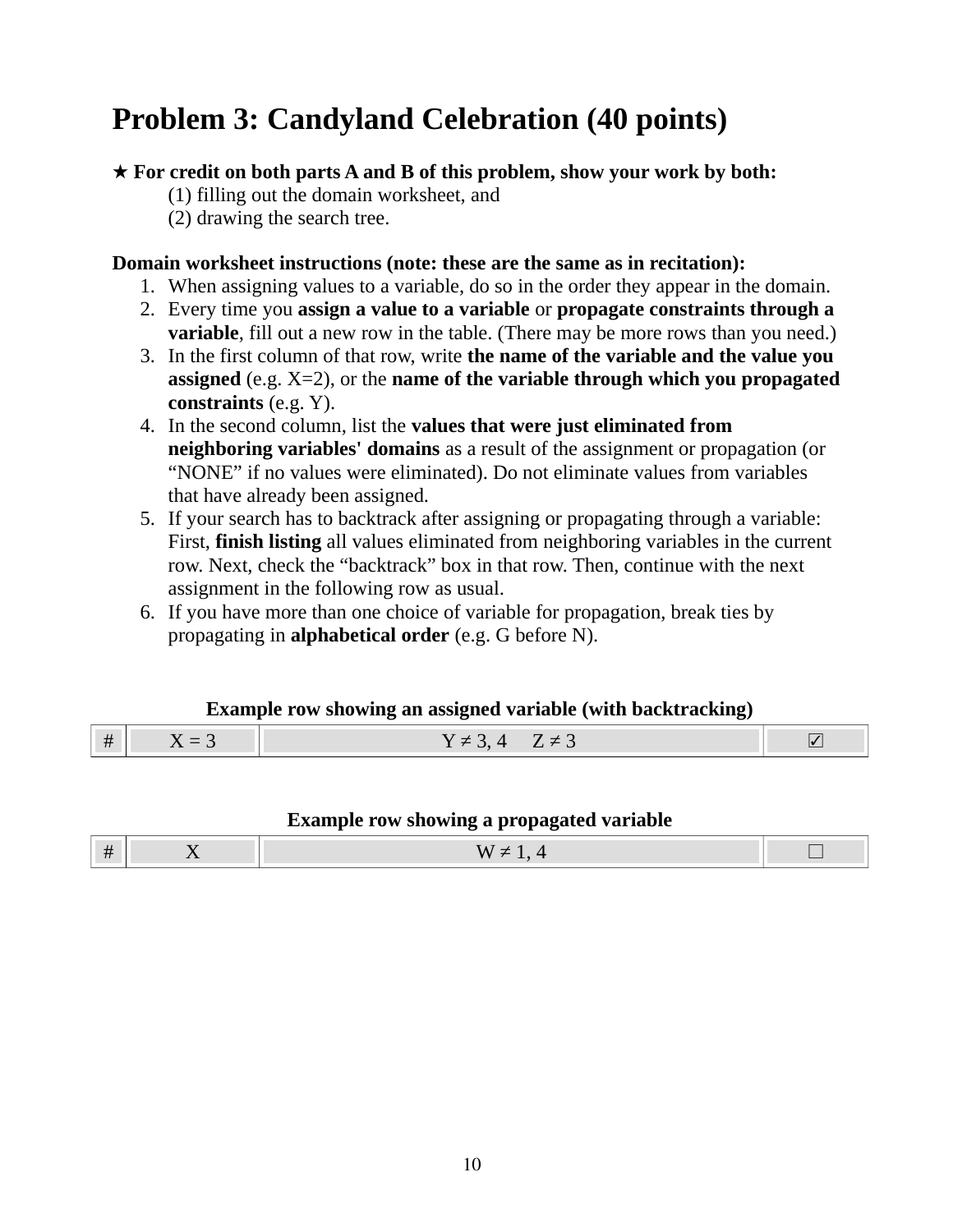## **Part A: Celebration at Candy Castle (18 points)**

King Kandy has invited the citizens of Candyland to his home for a sweet candy celebration. The following guests have RSVPd: **N**anna Nutt, **M**r. Mint, and **G**loppy (the friendly chocolate monster). King Kandy needs to give each guest a room to stay in for the duration of the celebration, and he wants your help assigning guests to rooms! The layout and numbering of the rooms is show below:



King Kandy is working with the following constraints:

- Every guest must have their own room.
- **G**loppy and **M**r. Mint get along well, so they should be in adjacent rooms.
- **G**loppy and **N**anna Nutt get along well, so they should be in adjacent rooms.
- **G**loppy tends to melt in high temperatures. Rooms 1 and 2 have air-conditioning, so **G**loppy must stay in either Room 1 or Room 2.

To help you assign guests to rooms, we've drawn the constraint graph below. The domains have been initialized for you. **For your convenience, a copy of this graph is provided on a tear-off sheet at the end of the quiz.**



**A1 (12 points)** Help King Kandy make room assignments by performing a **Depth-First Search (with NO Forward Checking, and NO Propagation)** on the next page in order to find a set of room assignments.

Assign guests to rooms in the following order: **N, M, G**.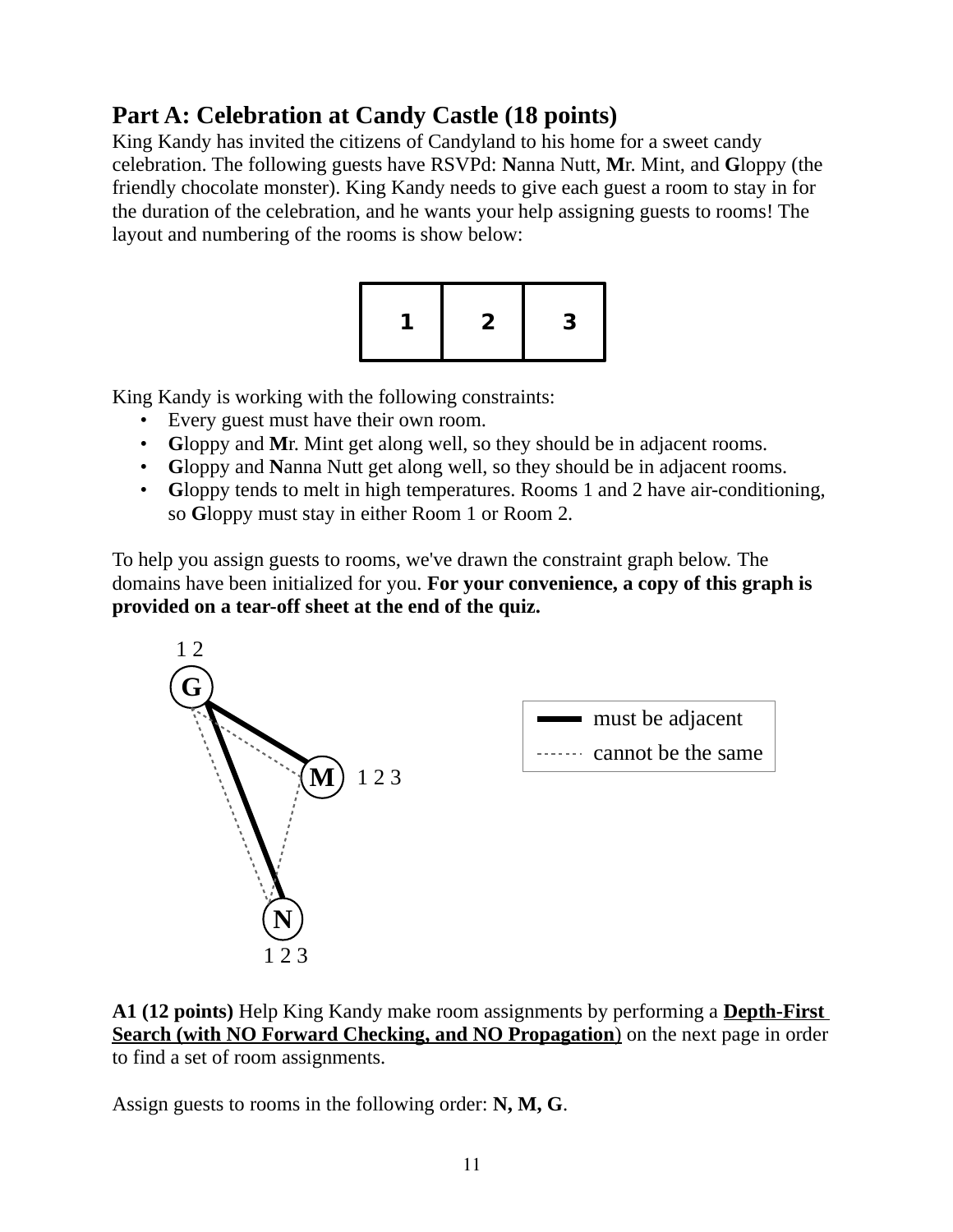|                | Var assigned<br>or propagated | Values just eliminated from neighboring<br>variables' domains | Backtrack? |
|----------------|-------------------------------|---------------------------------------------------------------|------------|
| $\mathbf{1}$   |                               |                                                               |            |
| $\overline{2}$ |                               |                                                               |            |
| 3              |                               |                                                               |            |
| $\overline{4}$ |                               |                                                               |            |
| 5              |                               |                                                               |            |
| 6              |                               |                                                               |            |
| 7              |                               |                                                               |            |
| 8              |                               |                                                               |            |
| 9              |                               |                                                               |            |
| 10             |                               |                                                               |            |

For credit, you must draw your search tree for **Depth-First Search** here:

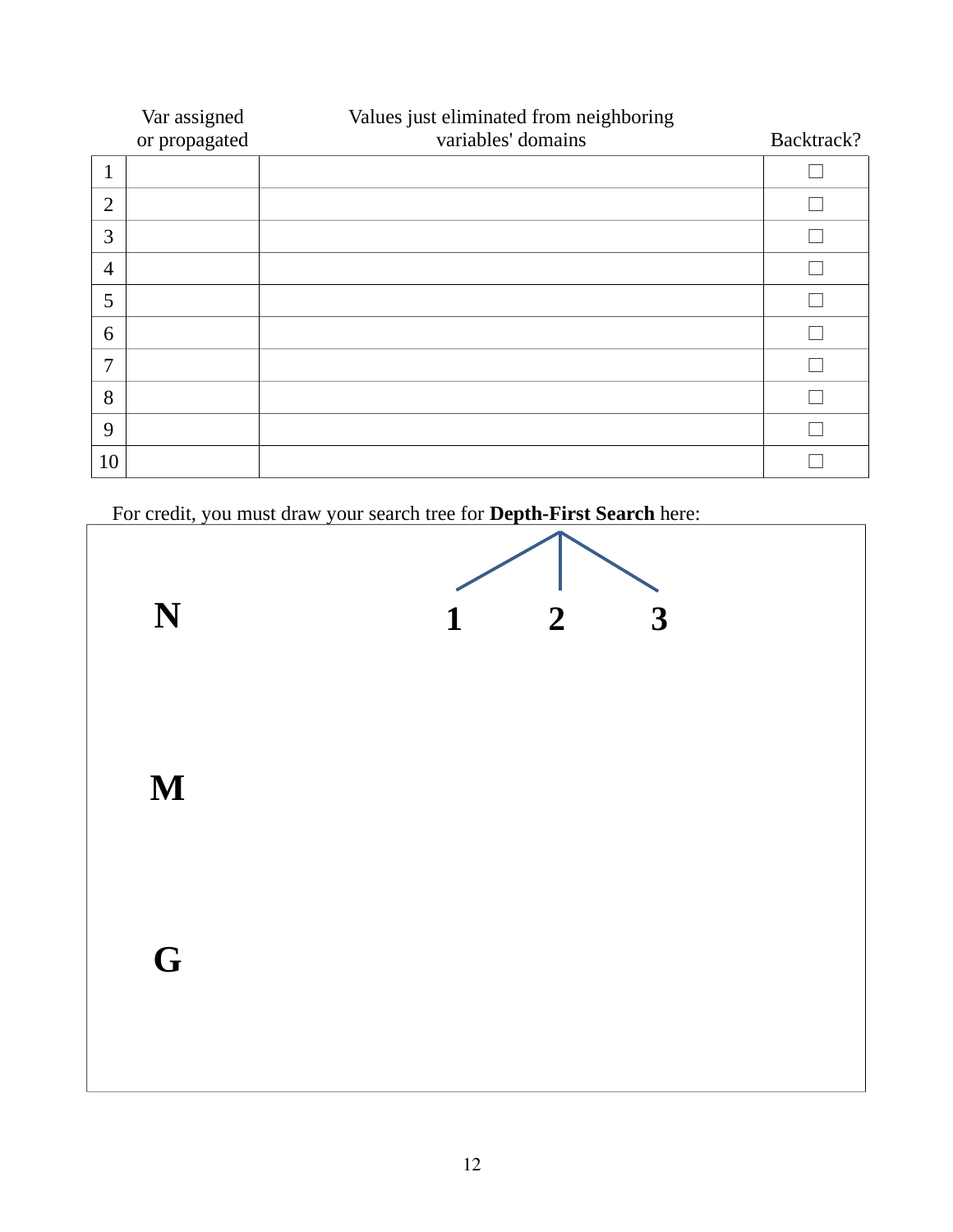**A2 (2 points)** What assignments did you make, based on your search from **Part A1**? Below, write the letter representing each guest (N, M, and G) in the room that you assigned them to; or, if your search yielded no solution, circle **NO SOLUTION**.



**A4 (3 points)** In this problem, we assigned guests to rooms in a certain order (N, M, G). Is there an order of assignment that would **decrease** the number of backtracks necessary during DFS? If so, circle **YES** and write such an ordering. If there is no such ordering, circle **NO**.

**YES** and such an ordering is:

**NO**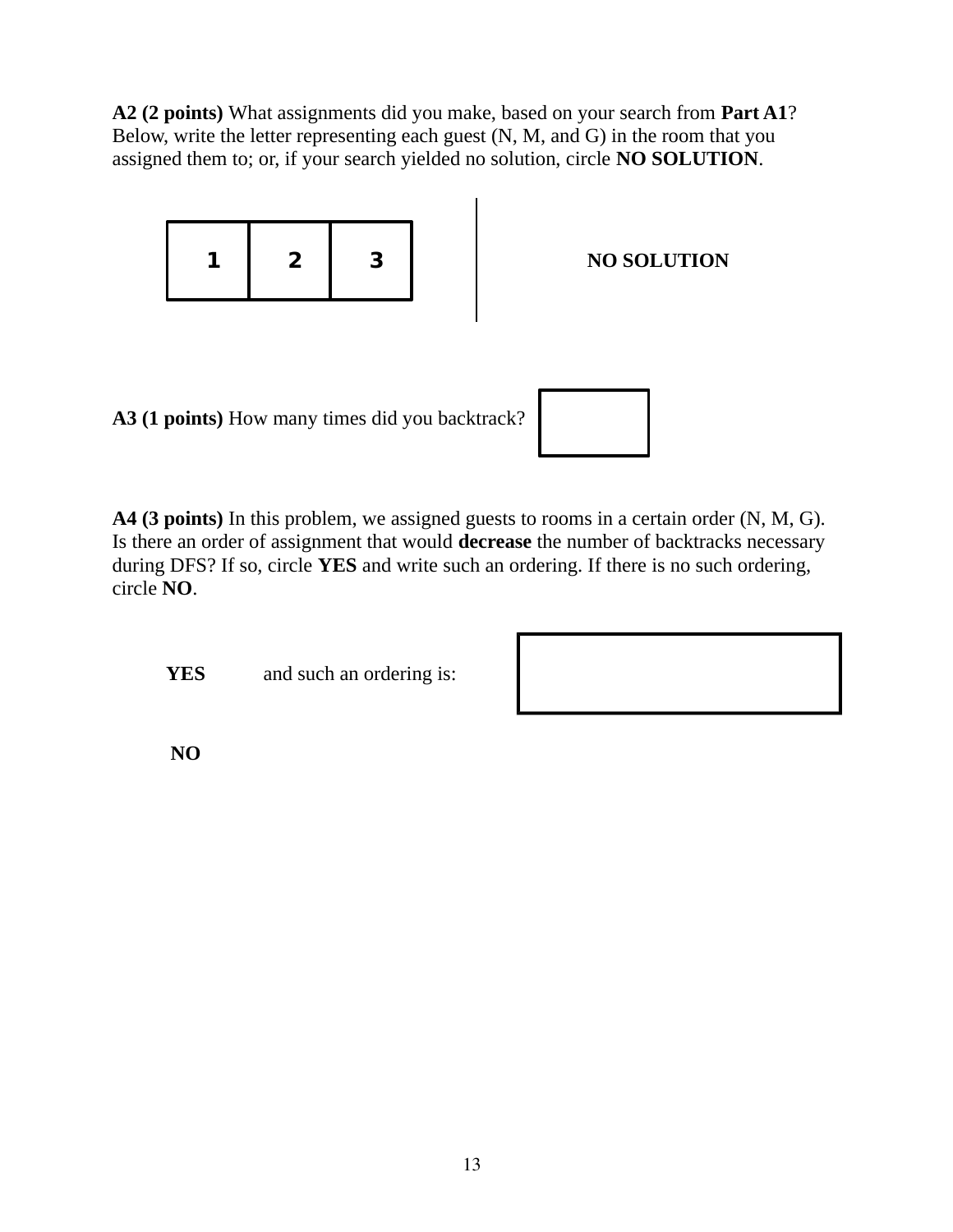### **Part B: Even More Guests! (22 points)**

Two more guests RSVP to King Kandy's celebration: **F**rostine and **L**olly. King Kandy opens up two more rooms in his castle in order to accommodate all of the guests:



Because there are new guests, there are now more constraints for King Kandy to consider:

- Every guest must have their own room.
- **G**loppy and **M**r. Mint get along well, so they should be in adjacent rooms.
- **G**loppy and **N**anna Nutt get along well, so they should be in adjacent rooms.
- **G**loppy tends to melt in high temperatures. Rooms 1 and 2 have air-conditioning, so **G**loppy must stay in either Room 1 or Room 2.
- **L**olly and **F**rostine are cousins, so they should be in adjacent rooms.
- **M**r. Mint wants to stay in one of the original rooms, so he must be in either Room 1, 2, or 3.

As before, we have drawn the constraint graph below and initialized the domains for you. **For your convenience, a copy of this graph is provided on a tear-off sheet at the end of the quiz.**



**B1 (20 points)** King Kandy wants to find room assignments for all of his guests, so he disregards the results from Part A. On the next page, perform **Depth-First Search with Forward Checking and Propagation through Singleton Domains** to find the new set of room assignments.

Assign guests to rooms in the following order: **N, M, G, F, L**.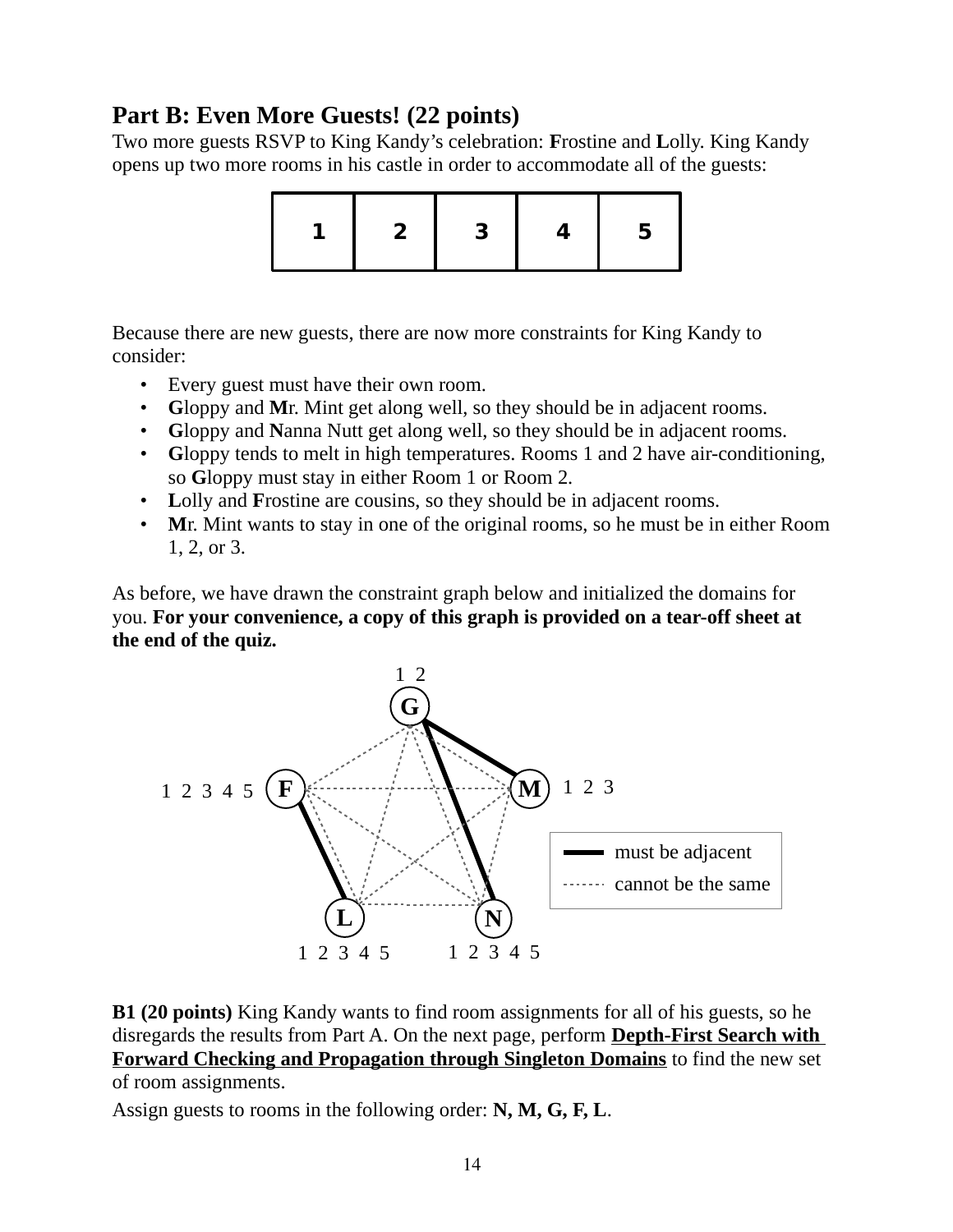|                | Var assigned<br>or propagated | Values just eliminated from neighboring<br>variables' domains | Backtrack? |
|----------------|-------------------------------|---------------------------------------------------------------|------------|
| 1              |                               |                                                               |            |
| $\overline{2}$ |                               |                                                               |            |
| 3              |                               |                                                               |            |
| $\overline{4}$ |                               |                                                               |            |
| 5              |                               |                                                               |            |
| 6              |                               |                                                               |            |
| 7              |                               |                                                               |            |
| 8              |                               |                                                               |            |
| 9              |                               |                                                               |            |
| 10             |                               |                                                               |            |

For credit, you must draw your search tree for **DFS with Forward Checking and Propagation Through Singleton Domains** here:

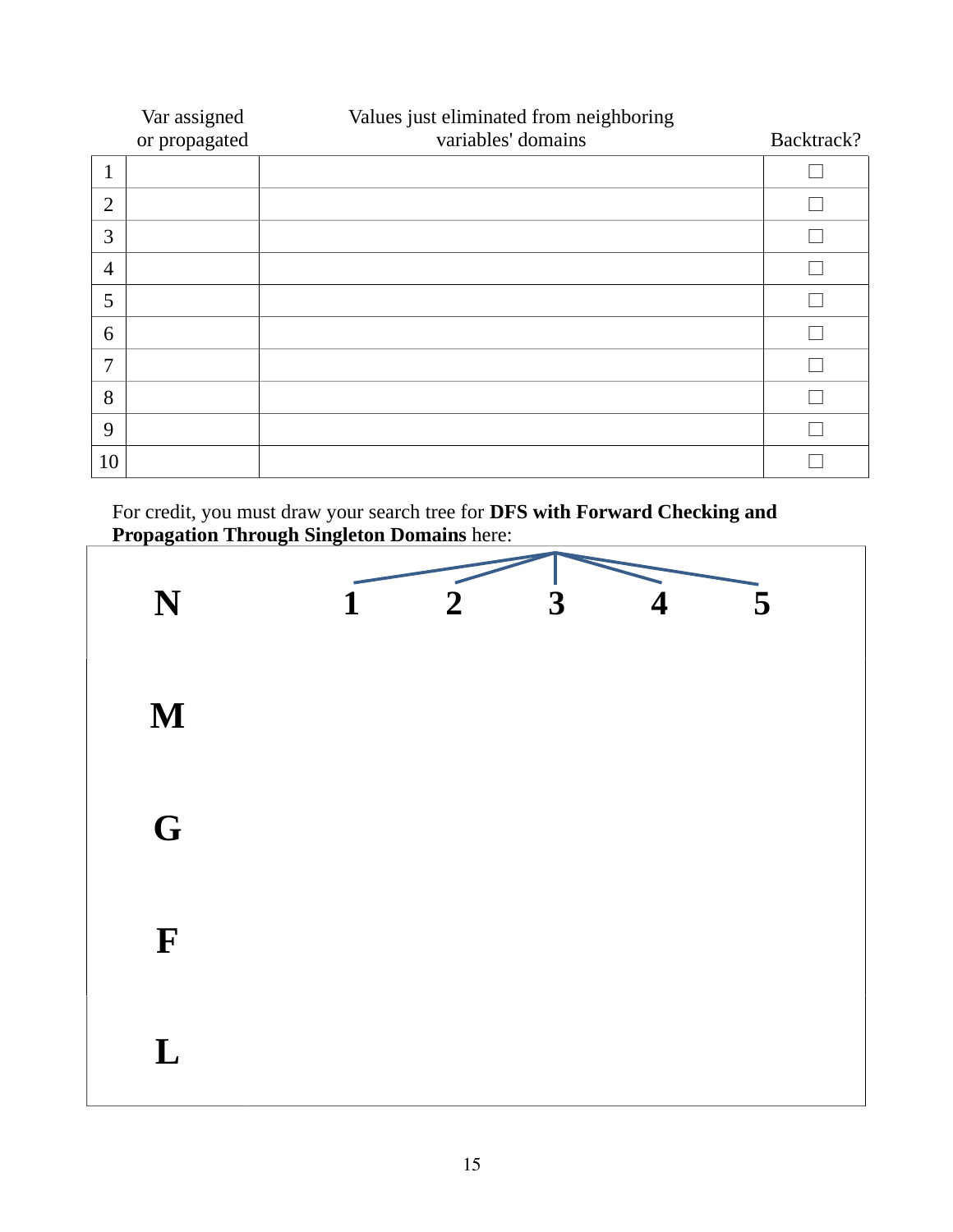**B2 (2 points)** What assignments did you make, based on your search from **Part B1**? Below, write the letter representing each guest (N, M, G, F, and L) in the room that you assigned them to; or, if your search yielded no solution, circle **NO SOLUTION**.

**NO SOLUTION**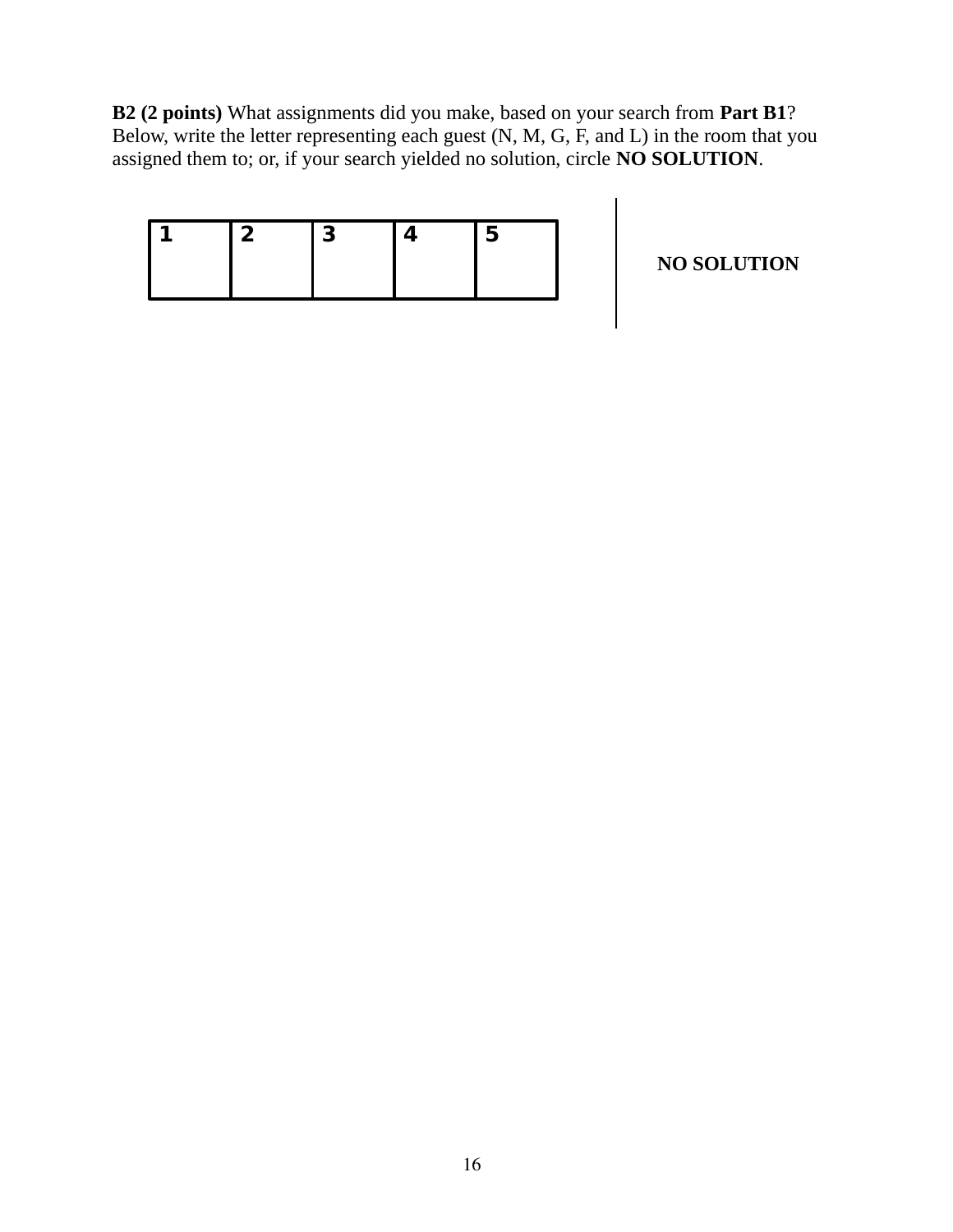## **Spiritual and Right Now (6 points)**

For each of the following questions, circle the **one** best answer. There is **no penalty for wrong answers**, so it pays to guess in the absence of knowledge.

- 1. Kanwisher noted that the brain area specialized to *word forms*
	- **a.** Is absent in non-human primates
	- **b.** Responds vigorously to stick figures
	- **c.** Is at a location predicted by neural connection patterns
	- **d.** Exhibits elevated activity when drawing pictures
	- **e.** Has a diminished response in children who are dyslexic
- 2. To build a model of conflict-driven causal learning, Sussman described Stallman's and his approach for
	- **a.** Goal-directed planning
	- **b.** Value-dependent truth maintenance
	- **c.** Tree-based induction
	- **d.** Neural-inspired propagation
	- **e.** Dependency-directed backtracking
- 3. Sussman exemplified the idea of constraint propagators by describing
	- **a.** How one can calculate the length of the Harvard bridge
	- **b.** How one can measure the height of a building
	- **c.** How one can estimate the length of Kyla the Therapy Dog's tail
	- **d.** How one can bound the distance between cities
	- **e.** How one can derive mathematical equations
- 4. Boyden shared that a core motivation of his research is to
	- **a.** Build better tools to study the brain
	- **b.** Create an artificially intelligent being
	- **c.** Manufacture the first brain-computer interface
	- **d.** Develop diagnostic methods for brain disorders
	- **e.** Study the unique aspects of human intelligence using the Etruscan shrew
- 5. Describing his lab's expansion microscopy method, Boyden highlighted that his researchers could more clearly image the following structure:
	- **a.** Blood-brain barrier membranes
	- **b.** Glial cell insulation sites
	- **c.** Hippocampal place cell boundaries
	- **d.** Presynaptic and postsynaptic connection sites
	- **e.** Dorsal frontal cortex pathways
- 6. Pooling in deep neural nets refers to
	- **a.** Arranging training sets so that similar samples are seen in groups
	- **b.** The tendancy of weights to bounce around like billiard balls on a pool table
	- **c.** Taking the max value in a region to represent the region
	- **d.** Research groups sharing ideas in specialized meetings
	- **e.** Use of cloud computing to enable the training of extremely deep nets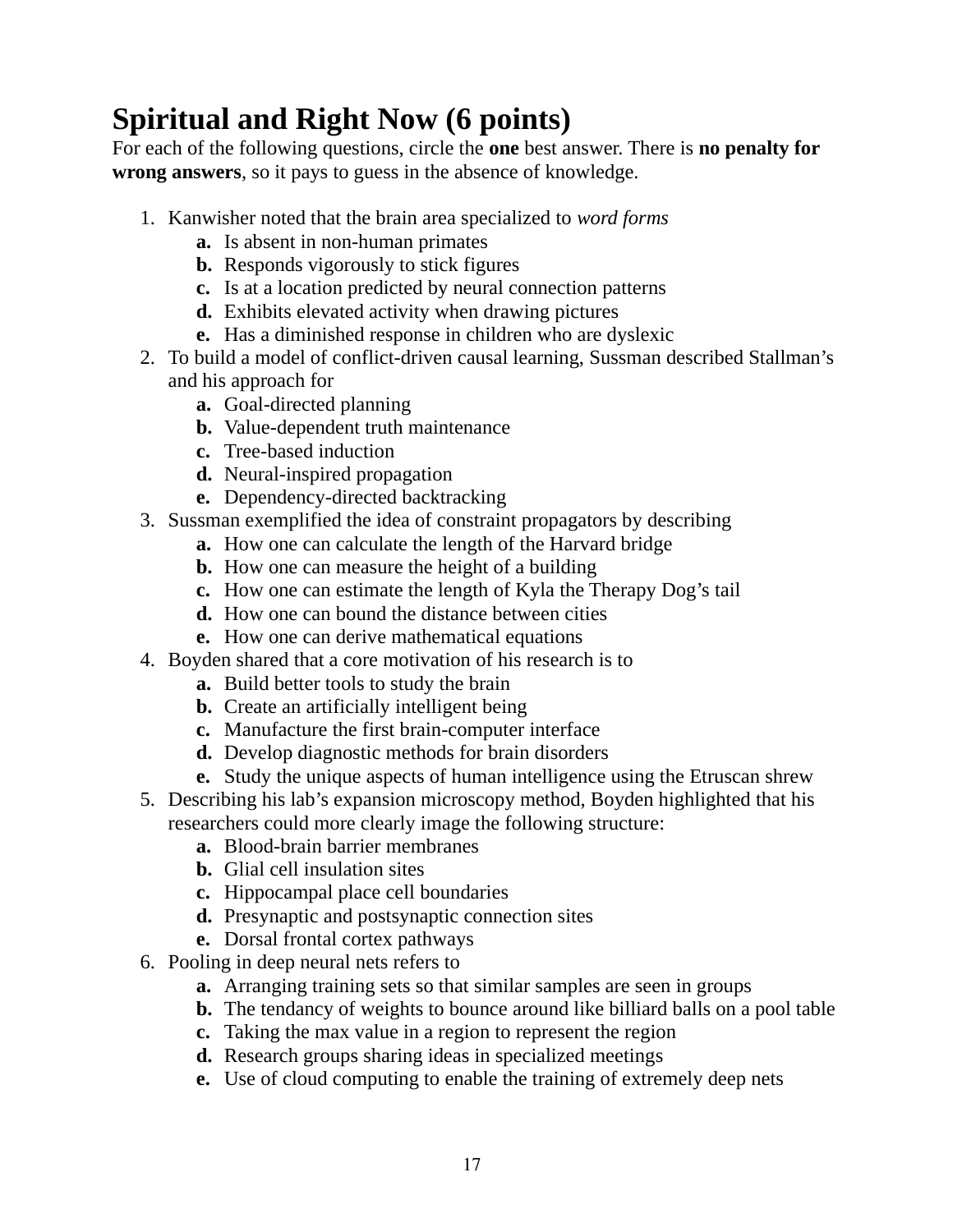(No test material on this page)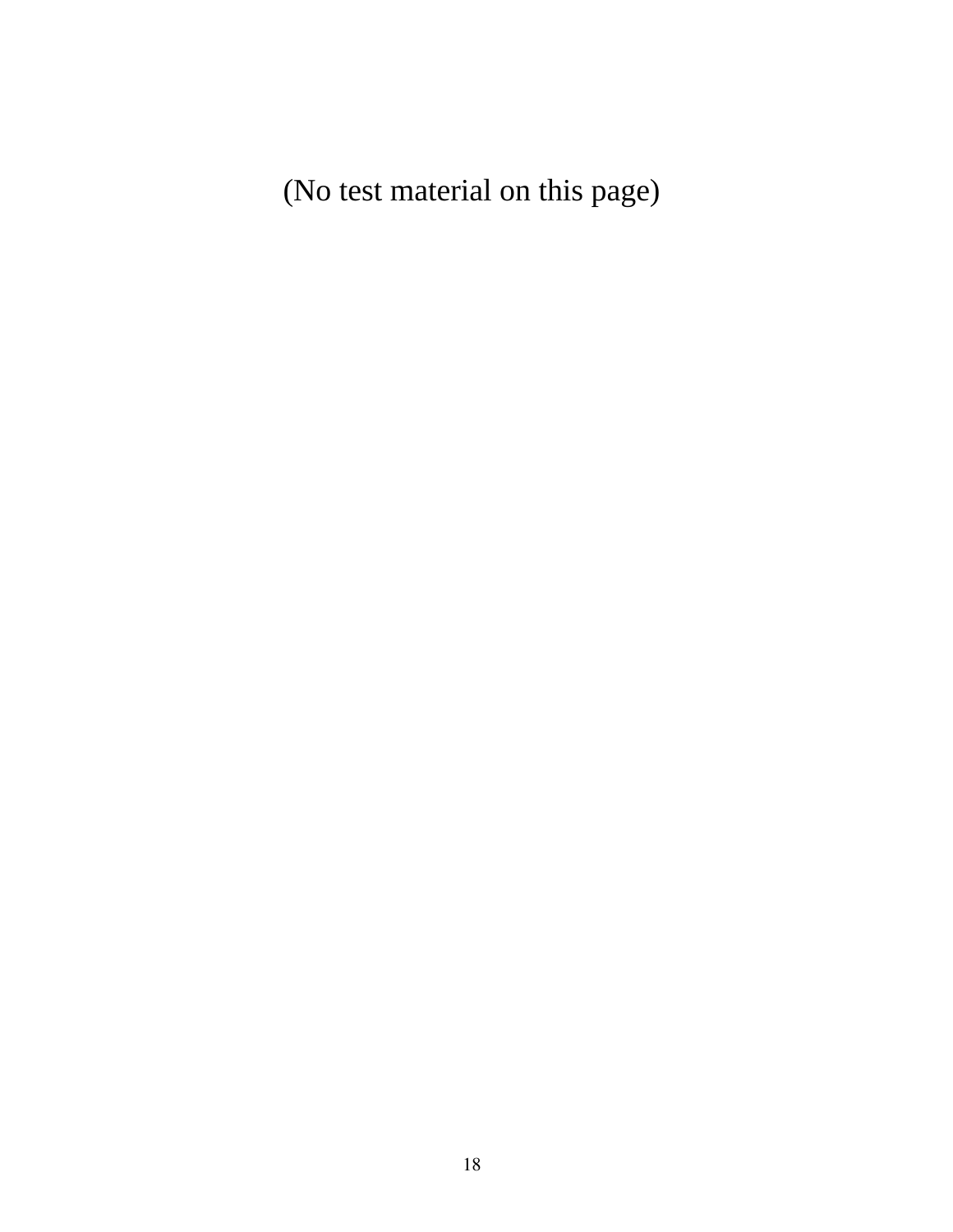(Tear-off sheet)

| <b>Name</b>         | Earth          | <b>Status</b> | <b>Powers</b>  | Evil           | <b>Backstory</b> |
|---------------------|----------------|---------------|----------------|----------------|------------------|
| <b>Barry Allen</b>  | 1              | Alive         | Yes            | N <sub>0</sub> | Tragic           |
| Caitlin Snow        | 1              | Alive         | Yes            | N <sub>0</sub> | Tragic           |
| Iris West           | 1              | Alive         | N <sub>0</sub> | N <sub>0</sub> | <b>Neutral</b>   |
| <b>Lord Savitar</b> |                | Dead          | Yes            | Yes            | Tragic           |
| Detective Joe       | $\overline{2}$ | Dead          | N <sub>0</sub> | N <sub>0</sub> | <b>Neutral</b>   |
| <b>Killer Frost</b> | $\overline{2}$ | Dead          | Yes            | Yes            | <b>Neutral</b>   |
| <b>Oliver Queen</b> | $\overline{2}$ | Dead          | No             | N <sub>0</sub> | Tragic           |

## **Graph and Log Table for Problem 1, Part A**

$$
-\left[\frac{1}{2}\log_2\frac{1}{2} + \frac{1}{2}\log_2\frac{1}{2}\right] = 1 \qquad -\left[\frac{2}{5}\log_2\frac{2}{5} + \frac{3}{5}\log_2\frac{3}{5}\right] \approx 0.97 \qquad -\left[\frac{1}{3}\log_2\frac{1}{3} + \frac{2}{3}\log_2\frac{2}{3}\right] \approx 0.9
$$

$$
-\left[\frac{1}{4}\log_2\frac{1}{4} + \frac{3}{4}\log_2\frac{3}{4}\right] \approx 0.8 \qquad -\left[\frac{1}{5}\log_2\frac{1}{5} + \frac{4}{5}\log_2\frac{4}{5}\right] \approx 0.72 \qquad -\left[\frac{1}{6}\log_2\frac{1}{6} + \frac{5}{6}\log_2\frac{5}{6}\right] \approx 0.65
$$